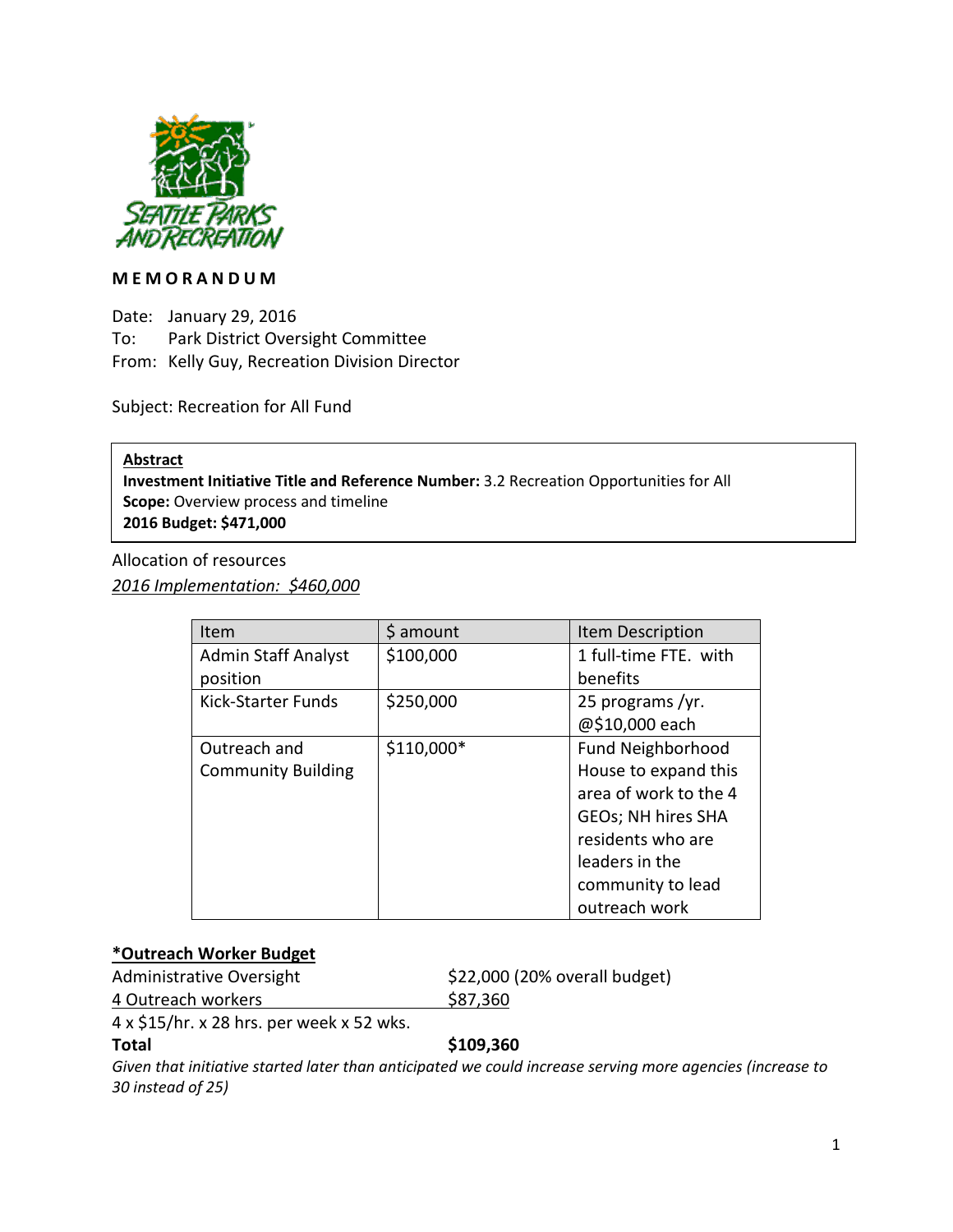# **Requested Committee Action**

- 1. Review updates
- 2. Due to delay in hiring, review and approve new timeline

# **Investment Initiative Description and Background**

# **Purpose of Fund:**

- Create partnerships with organizations that represent underserved populations, helping to provide innovative new programs ; initiate and sustain successful programs
- Partner with approximately 25 new, responsive programs per year
- To provide support to local non-profit organizations and local community based groups, in offering programs, events to increase participation in community centers. Further strengthen the collaborative working relationship between Seattle Parks and Recreation and community organizations

# **Eligibility**

- Non-Profit organizations and local community-based groups representing underserved populations, with an emphasis on new, innovative and responsive programs
- Groups may apply with a fiscal sponsor; they do not have to be  $501(c)(3)$  nonprofits.
- Programs, activities must be open to the public
- Take place in the city of Seattle between April and December 2016
- Not have any outstanding debts or grants with Seattle Parks and Recreations' Business Service Center (BSC)

# **Funding Awards**

Funded organizations will receive one (1) year of funding support (for events in 2016) to go towards: instructor fees, marketing and promotional fees, project management and personnel costs, supplies, equipment rentals or other production-related costs, and no more than 10% for food related costs during the event/program. Funds may not be used for fundraising, gifts, or organizational administrative costs.

# **Criteria for Selection**

- **Quality of Activity, Program and/or Project**: clear, well-conceived, authentic relationship to the community, promotes participation and community relations.
- **Community Impact**: plan describes meaningful efforts to increase community participation through innovative programs and activities that will reach diverse and underserved audiences.
- **Feasibility**: the organization/community group has a proven track record of presenting programs, activities and/or other event(s) and/or demonstrated ability to produce the program or event; evidence of community involvement and support; and clear realistic budget for the program or event.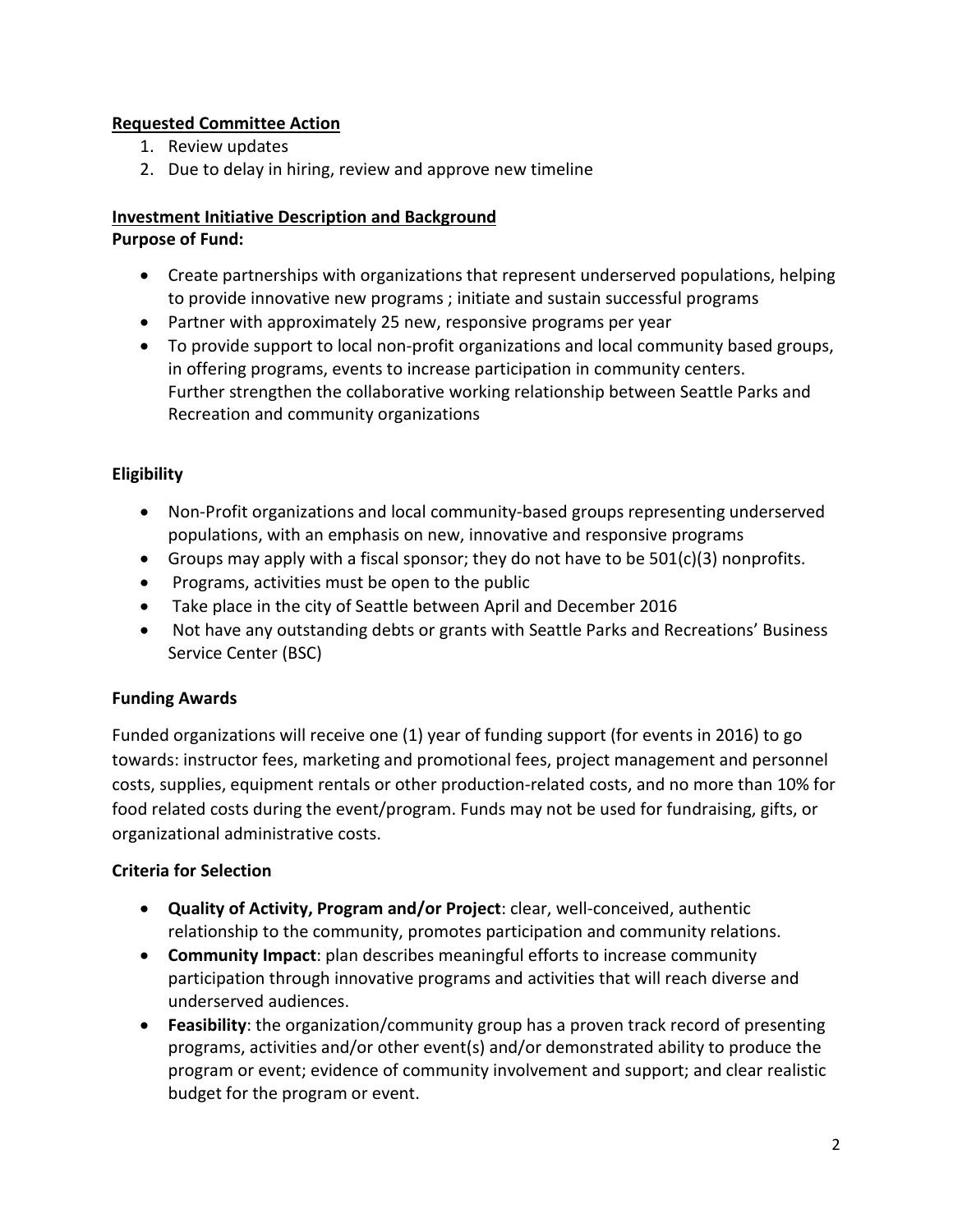- **Sustainability:** projects will have a plan to sustain program beyond funding i.e.; partnership development, in-kind donations, fitness certifications etc.
- **Aligns with the mission of Seattle Parks and Recreation;** provide welcoming and safe opportunities to play, learn, contemplate and build community, and promotes responsible stewardship of the land.

# **Review of Applications**

An independent peer panel of non-profit organization members, community, and Seattle Parks and Recreation representatives will review and evaluate applications according to the program criteria and recommend funding.

#### **Timeline (revised)**

| April: Announcement of Recreation for All Fund          |  |  |
|---------------------------------------------------------|--|--|
| April-June: Outreach and community workshops hosted     |  |  |
| June 1st: Application Opens                             |  |  |
| July 29th: Application deadline                         |  |  |
| Aug 1-8th: Review Panel                                 |  |  |
|                                                         |  |  |
| Aug 19th: Superintendent approval of funding allocation |  |  |
| Aug 22nd: Notifications                                 |  |  |
| Aug 29th: Start contracting                             |  |  |
| Sept-Dec: - Partner Implementation                      |  |  |

# **Inclusive Outreach and Public Engagement Strategies or Implications Outreach and Engagement Objectives**

- Involve community groups and non-profit organizations not typically involved in stakeholder conversations in providing feedback on implementation plan.
- Inform communities, community groups and non-profit organizations of the initiative, encouraging those that represent priority neighborhoods and under-represented populations to apply.
- Conduct workshops at non-traditional locations (i.e. coffee shops, churches, etc.) and provide ongoing technical assistance throughout application process.

# **Outreach Plan**

- Contract with Neighborhood House to hire at least four outreach workers (\$110,000) to convene community organizations, non-profits and local business owners to receive feedback on the implementation plan. This has worked extremely well this past year at High Point and Yesler so we'd like to extend to several other community centers.
- Expand this engagement in 2016, to inform the implementation of the 2017 award application cycle.